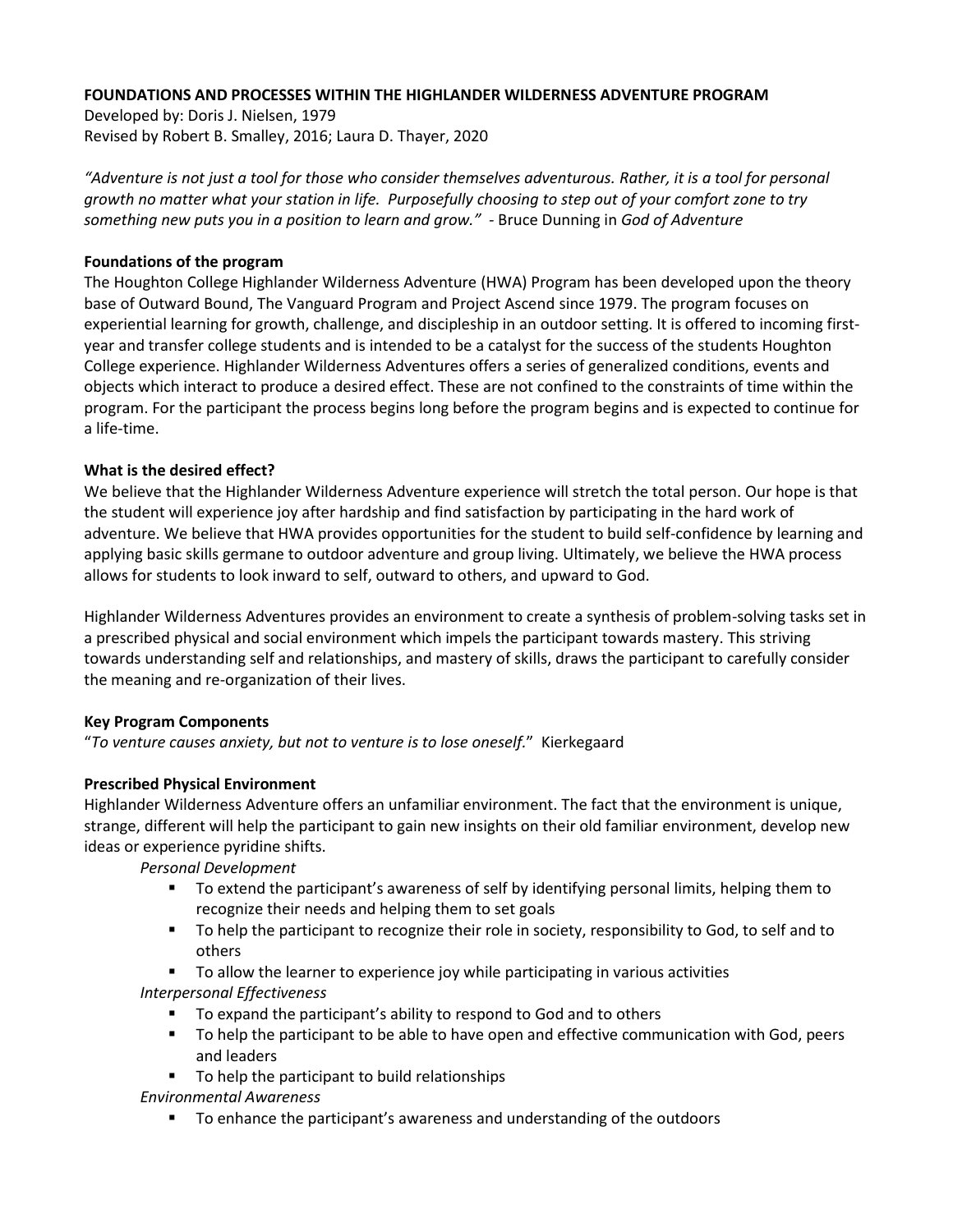■ To encourage the participant to develop a sense of connectedness and caring for the creation

■ To develop the participant's awareness of the fragility of wilderness

# *Cognitive Development*

- To create an experiential environment that will cause the learner to participate and experiment
- To allow the participant to learn basic soft and hard skills
- To provide the participant opportunities to hear the thoughts of others through readings, discussion; and to synthesize those ideas
- To provide situations in which the participant can reflect, refine personal values, and examine spiritual commitments
- To allow the participant the opportunity to articulate their beliefs

# **Essential Components to Accomplish Learning Objectives**

*"The nature of the problems should represent a supportive environment for resolving the anxiety through*  wanting to master the task. It is this factor which tips the balance in favor of mastery as the adaptation of *dissonance."* Walsh & Gollins, Outward Bound

The outdoor setting provides a highly stimulating environment which is a neutral environment and the lack of the "buffers" of civilization encourages the participant to exercise self-awareness, environmental awareness, and self-responsibility. Outdoor tasks tend to be straight forward and fraught with natural consequences and include the following characteristics:

*Problem-solving Tasks*

■ Allows participants to analyze situations and look for solutions through experiential experiences such as initiatives, rock climbing, group living, trekking, backpacking, solo experience, canoeing, and group work.

*Reflection*

**EXECO Allows participants to consider God's Word, as well as the ideas of others through individual** reflection opportunities, partner times, group rap sessions, solo, and debrief sessions.

*Coping with Stress*

**•** Provides participants exposure to challenging experiences which cause self-examination, renew commitments, rely on others in community, and to call upon God for help

# *Skills training*

**EXECT Allows participants to apply learning from direct and indirect experiences towards and increase** problem solving capabilities

*Evaluation*

Provides participants feedback through personal interaction, "teachable moments", journaling, rap sessions, partner times and formal writing

*Service*

Allows responsible participation in community through all group activities and projects

# **Program Elements**

Highlander Wilderness Adventure includes a number of generic problem-solving activities to create opportunities for discovery and growth. Throughout the program, participants are engaged in activities such as, initiatives, games, rock climbing, group living experiences through camping and cooking, trekking through backpacking and canoeing, a solo experience, a "marathon" run, and intentional debriefing and feedback sessions, and are chosen for the following characteristics:

*Organized* 

- Activities are planned, managed in an intentional sequential manner.
- Participants are to know what tasks they will be doing, but are not to know when they are to happen. Thus, providing a stressor and forcing the participant to rely upon the leadership and develop trust.